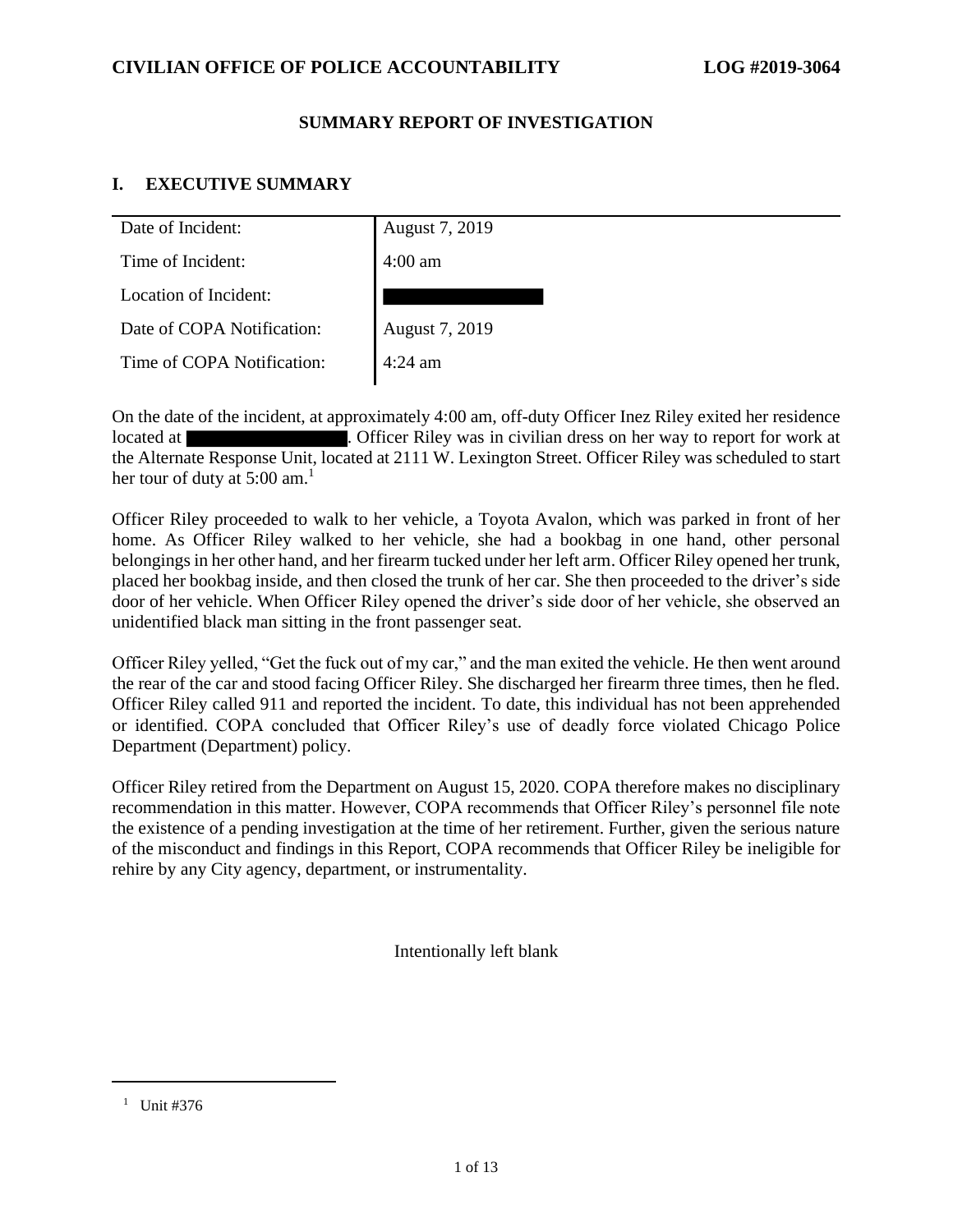### **II. INVOLVED PARTIES**

| Involved Officer:    | RILEY, Inez; #14952; Employee #; Date of<br>Appointment: June 29, 1998; Chicago Police Officer; Unit<br>376; DOB: , 1959; Gender: Female; Race: Black. |
|----------------------|--------------------------------------------------------------------------------------------------------------------------------------------------------|
| Involved Individual: | Unidentified; Gender: Male; Race: Black.                                                                                                               |

#### **III. ALLEGATIONS**

| <b>Officer</b>    | <b>Allegation</b>                                                                            | <b>Finding</b> |
|-------------------|----------------------------------------------------------------------------------------------|----------------|
|                   | 1. Failed to properly secure her weapon.<br>2. Discharged her firearm at or in the direction | Sustained      |
| <b>Inez Riley</b> | of an Unknown Subject in violation of<br>General Order 03-02.                                | Sustained      |

#### **IV. APPLICABLE RULES AND LAWS**

#### Rules

1. Rule 6 – Disobedience of an order/directive, whether written or oral.

2. Rule 10 – Inattention to duty.

3. Rule 38 – Unlawful or unnecessary use or display of a weapon.

General Orders

1. **G03-02,** Use of Force. Effective October 16, 2017 to February 28, 2020.

Uniform and Property Orders

- 1. **U04-02**, Department Approved Handguns and Ammunition. Effective June 2, 2017 to February 29, 2020.
- 2. **U04-02-01**, Department Approved Handguns and Ammunition. Effective August 10, 2018 to Present.
- 3. **U8.1512,** Holster (Prescribed). Effective June 2, 1992 to August 25, 2019.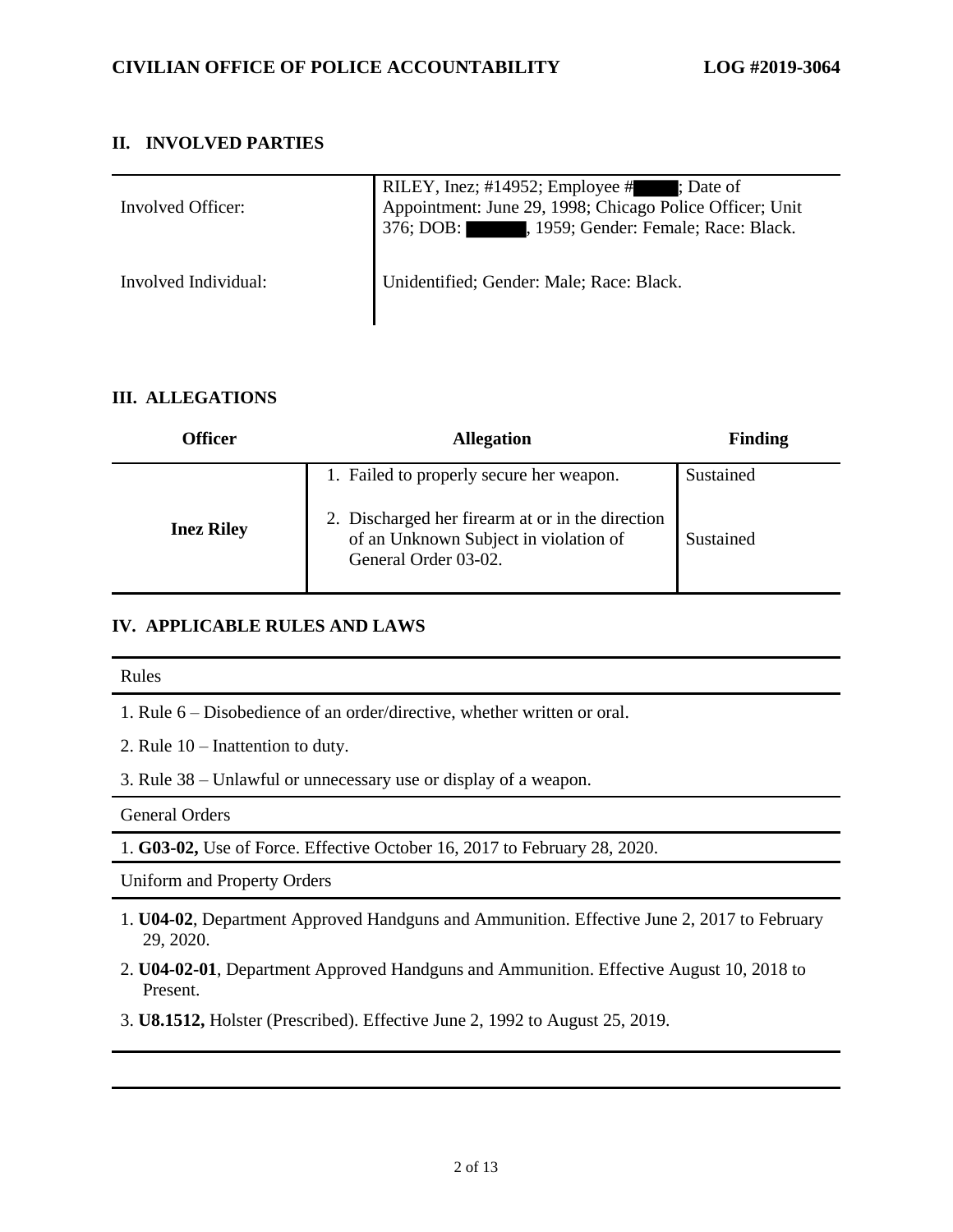#### **V. INVESTIGATION**<sup>2</sup>

#### **A. Interviews**

In a statement with COPA on September 11, 2019, **Officer Inez Riley** stated that on the date of the incident, she exited her residence at approximately 03:55 am, located at , to go to work.<sup>3</sup> Officer Riley was assigned to work at the Alternate Response Section, Unit 376, located at 2111 W. Lexington Street. She was scheduled to start her tour of duty at 5:00 am. Officer Riley proceeded to her personal vehicle, a 2018 Toyota Avalon, which was parked on the street in front of her residence. Officer Riley stated as she walked to her vehicle, she carried her firearm under her left arm, while her badge and iPhone 8 were in her left hand; she was carrying a black bookbag by the handle with her right hand. When Officer Riley reached her vehicle, she put her bookbag in the trunk. She then walked around to the driver side of her vehicle and unlocked her door with her car remote.

When Officer Riley opened her car door, she observed a black man sitting in the front passenger side of her vehicle.<sup>4</sup> Officer Riley jumped back and continued to back up to put some distance between her and him and stated, "How the fuck did you get in my car? I'm the police.<sup>5</sup> Get the fuck out."<sup>6</sup> As Officer Riley backed up, she dropped her badge and iPhone and placed both of her hands on her firearm.<sup>7</sup> The male subject did not move. Officer Riley repeated herself and stated, "Get out of my car."<sup>8</sup> Officer Riley stated that the man had his hands between his legs and the only time he made any movement was when he turned his head slightly and looked out his peripheral. After she continued her verbal commands, Officer Riley stated that the man remained seated with his left hand between his legs and that he slowly took his right hand and put it on the driver's side. Officer Riley indicated to COPA that she did not shoot at this time saying, "just because someone is in your car doesn't give you the right to take a life."<sup>9</sup>

The man suddenly opened the passenger front door, exited, and ran around to the right. Officer Riley stated he opened the car door abruptly, aggressively, and quickly. Officer Riley did not shoot at that time because she could not see him due to it being dark outside. Officer Riley moved to the right, by the rear of her car, to see where he went. When Officer Riley got towards the rear of her vehicle on the driver's side, "He pops up and he's directly in front of me," at the rear of her vehicle on the passenger side. Officer Riley stated she could not recall if she said anything to him when he popped up.<sup>10</sup> Officer Riley recalled observing the man's full body but could not recall where his hands were or what, if

<sup>&</sup>lt;sup>2</sup> COPA conducted a thorough and complete investigation. The following is a summary of the material evidence gathered and relied upon in our analysis.

<sup>&</sup>lt;sup>3</sup> Attachment 58, Transcript of Officer Inez Riley. See also Attachment 57 for her audio statement.

<sup>&</sup>lt;sup>4</sup> Officer Riley stated that she had never seen the male subject before. She described him as a black male, between 25-30 years of age, wearing a white t-shirt, and a beard. *Id.* at Pages 32-33.

<sup>5</sup> Attachment 58, Page 28, lines 15-17. Officer Riley stated she distanced herself from the subject by backing away about twenty-five feet, but she was not good with distance. Officer Riley recanted her distance and stated she was about two arm's length away from the subject. Page 29, Line 3.

<sup>6</sup> *Id.* at Page 15, lines 6-7

<sup>7</sup> Officer Riley stated that she was shaking at this time. *Id.* at lines 15-17.

<sup>8</sup> Attachment 58, Page 15, lines 21-22.

<sup>9</sup> *Id.* at p. 35, lines 11-13.

<sup>10</sup> *Id.* at Page 39, lines 19-20.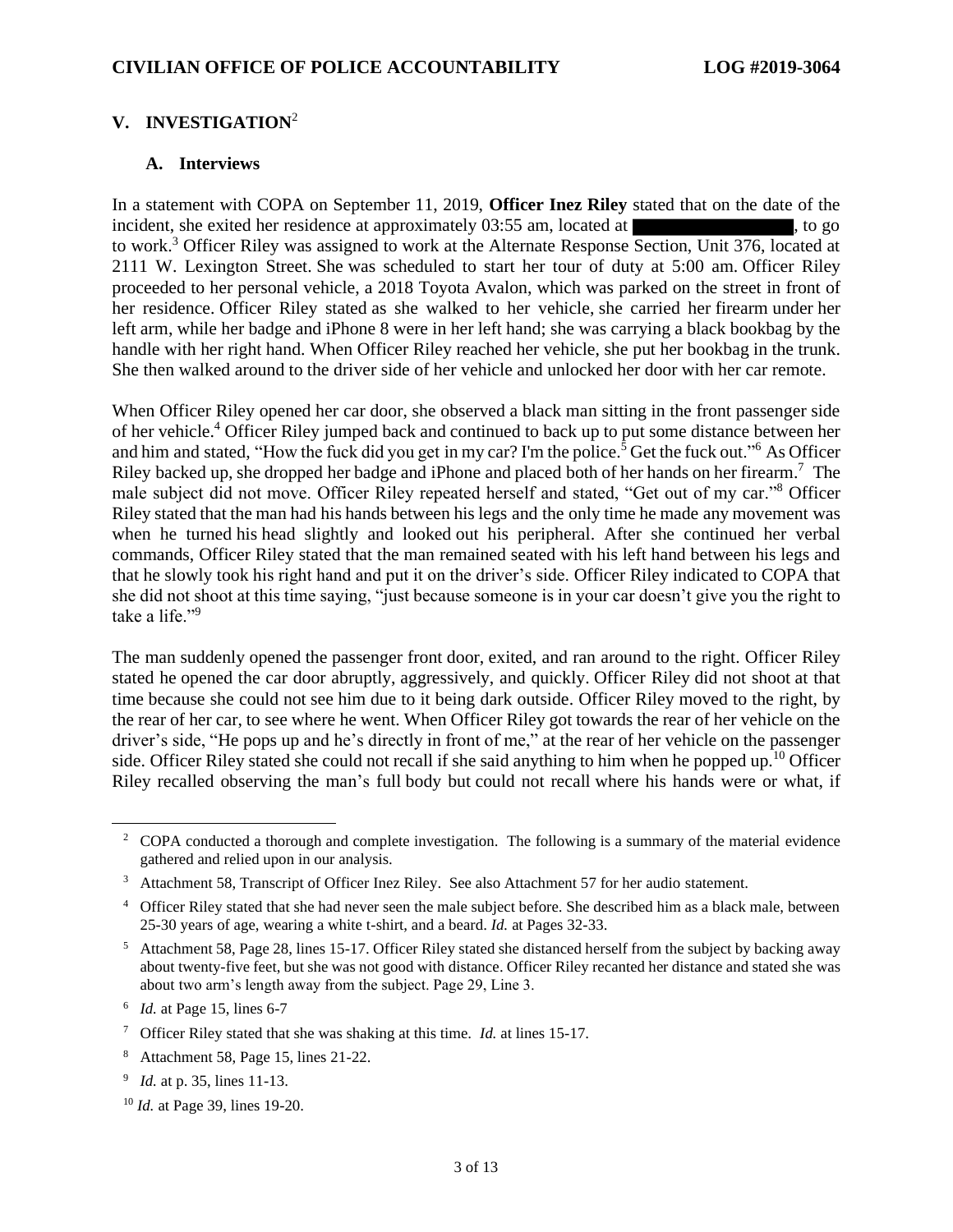anything, was in his hands. Officer Riley explained that she could not see his hands because it was dark outside, and she experienced tunnel vision.<sup>11</sup> Officer Riley stated at that time she was afraid because he never ran away even though he had every opportunity to run from the beginning.

Officer Riley backed away, towards the parkway, and discharged her firearm three times. Officer Riley shot because the man was suddenly in her face confronting her, he elected to not run away from her, he didn't follow any of her verbal directions, never spoke or showed his hands. When he finally appeared in front of her she feared for her life, and she thought if he had a gun she was in trouble because she did not have on a bullet proof vest.<sup>12</sup> She further indicated that she was in fear because he "popped up from nowhere."<sup>13</sup> She did not provide an estimated distance for how far apart they were at the time she shot, but did explain that she was standing in the parkway, while the man was next to the rear corner of her car. Officer Riley could not recall what the man was doing when she first discharged her firearm, but as the last shot went off, he turned and ran off. Officer Riley ceased shooting advising the threat was over.<sup>14</sup> As the individual fled south on Coles Avenue, Officer Riley called 911 to report the incident. Officer Riley discharged her firearm three times at the man.

After the incident, Officer Riley realized that three to four dollars' worth of change was missing from a cup inside her vehicle. Officer Riley never saw the man with a weapon. Officer Riley explained she did not have any other force options, as she was not in possession of a taser, asp, or impact weapon.<sup>15</sup>

When Officer Riley advised that holding her firearm in the pit of her arm when she left her residence in the morning to go to work was for her safety and stated, "That's not what I do. Every morning I put it under my arm because of the people that hang around up the street, around the corner, walking down the street. No."<sup>16</sup> Officer Riley stated that she did not have her firearm in a holster because she has a prior injury and wanted to be able to at least get to it and have a fighting chance if anything happened.<sup>17</sup> She indicated that after the shooting, she laid her firearm down on the front seat of her car in order to call 911.

Officer Riley viewed body-worn camera footage from responding officers. Officer Riley identified herself in the footage.<sup>18</sup> In response to questions about her statement, "I wish I could have killed that bitch," referring to the man who was in her car, she explained that he never followed any of her commands.<sup>19</sup> She clarified that her words were, "I'm glad I had my gun - my gun in my hand

<sup>16</sup> *Id.* at Page 57, lines 20-23.

<sup>&</sup>lt;sup>11</sup> Officer Riley stated on the date of the incident it was dark and the streetlights were really far apart. She also stated it was foggy and misty. Attachment 58, Page 23, Lines 8-10.

<sup>12</sup> *Id.* at Page 66, lines 16-19.

<sup>13</sup> *Id.* at Page 44, lines 14-18.

<sup>14</sup> *Id.* at Page 44, lines 22-24.

<sup>15</sup> *Id.* at Pages 47-48.

<sup>17</sup> *Id.* at Page 70, lines 1-3.

<sup>&</sup>lt;sup>18</sup> The body-worn camera footage was from Officers Jared Moore, #9645, and Kyle Jandacek, #18752, who responded to the 911 call. The body-worn camera footage does not capture the incident but shows Officer Riley explaining to the officers what occurred.

<sup>&</sup>lt;sup>19</sup> Attachment 58, Page 71, lines 18 - Page 72, line 1. Officer Moore's body-worn camera starting at 2:20 on the video, Attachment 48.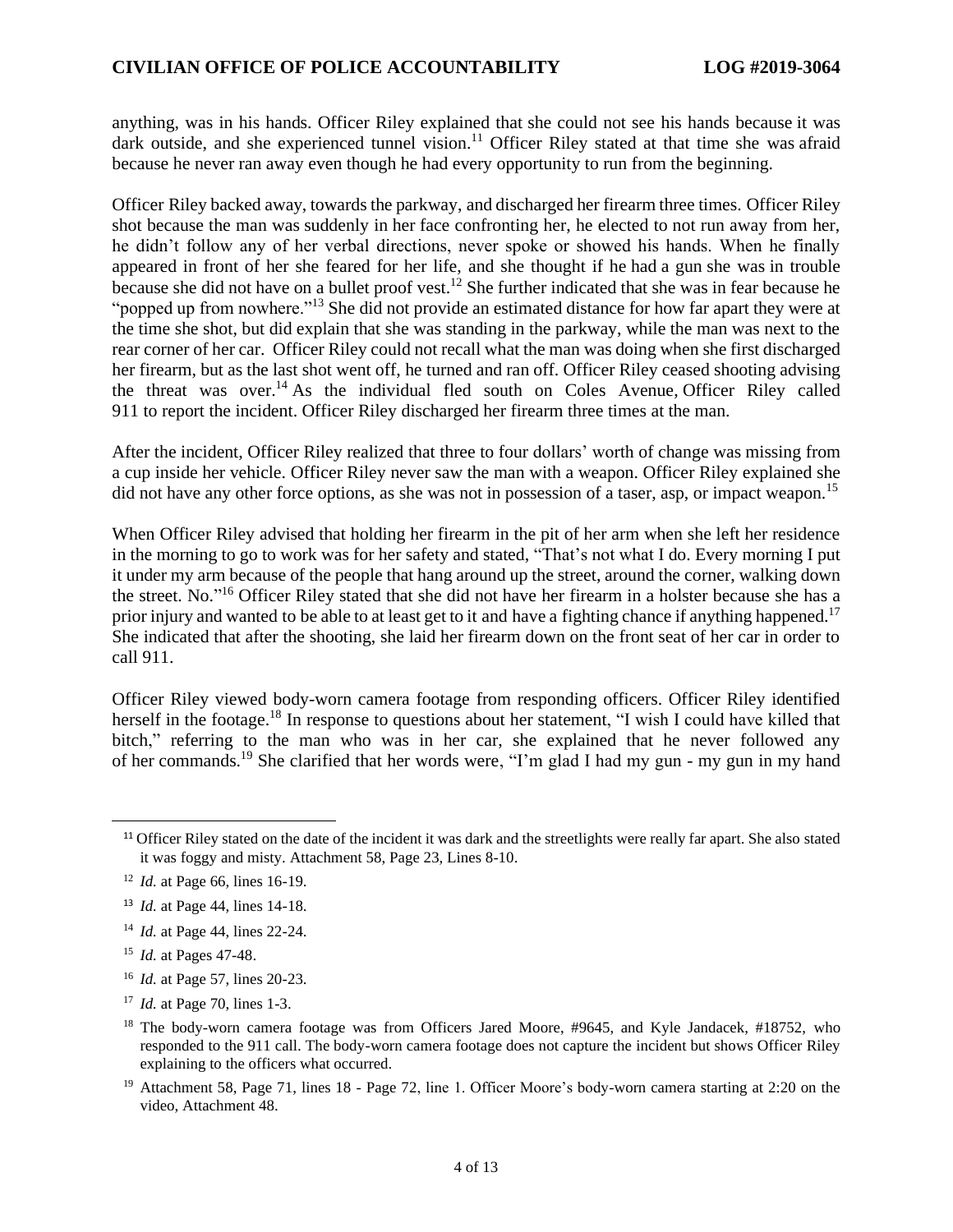### **CIVILIAN OFFICE OF POLICE ACCOUNTABILITY LOG #2019-3064**

because I could have killed that bitch."<sup>20</sup> She also addressed the comment she made, "I wish I would have killed the mother fucker. You just don't understand."<sup>21</sup> Officer Riley stated that is how she felt at the time, and she believed it was just crazed nervous energy.<sup>22</sup> Officer Riley stated that she typically locks her car with a pod and she assumed her vehicle was locked.<sup>23</sup> Officer Riley did not know how the man got into her vehicle and stated that there was no damage to her vehicle.

COPA conducted a canvass in the vicinity of the location of incident but was unsuccessful locating any witnesses to the incident. 24

### **B. Digital Evidence**

**Office of Emergency Management & Communications (OEMC)** records document that on August 7, 2019, at approximately 3:59 am, Officer Riley called and reported that she was leaving her house and got in her car.<sup>25</sup> As she entered her car, there was an offender in her car. Officer Riley gave the address of and stated she had to let off three shots. Officer Riley stated that she did not hit the offender, but the offender ran. Officer Riley stated she was on her way to work. Officer Riley repeated her name and provided star #14952.

**Evidence Technician Photographs** depict the scene, Officer Riley, and Officer Riley's firearm.<sup>26</sup>

**Body-Worn Cameras** from Officer Jared Moore, #9645, and Officer Kyle Jandacek, #18752, show the officers arriving to the scene after the incident occurred and Officer Riley explaining what happened.<sup>27</sup> During the footage, Officer Riley is heard stating, "I get in the car – he just sittin' here. I'm like, 'Get out o' my motherfucking car!' I'm so glad I had my gun in my hand - I could have killed that bitch," and "For the first time, I wish I would have killed the motherfucker.<sup>28</sup> You just don't understand."<sup>29</sup> As the body worn camera footage was from responding officer, the shooting was not captured on video.

**In-Car Camera** footage from Beat 411R, assigned to Officers Moore and Jandacek, were responding units and thus that video did not capture the incident.<sup>30</sup> The footage did not include audio and only showed a sidewalk and residences in the dark as responding officers worked with crime scene tape and searched with flashlights.

<sup>&</sup>lt;sup>20</sup> *Id.* The BWC of Officer Moore supported Officer Riley's clarification.

<sup>&</sup>lt;sup>21</sup> Attachment 58, Page 75, line 22 - Page 76, line 1. Officer Moore's body-worn camera starting at 4:52 on the video, Attachment 48.

 $22$  Attachment 58, Page 76, lines 3-6.

<sup>&</sup>lt;sup>23</sup> PO Riley used the term "pod" but presumably meant "fob" to describe the keyless remote entry device for her vehicle. Att. 58, Page 20, line 11, and Att. 57 at 15:00 – 15:02.

<sup>&</sup>lt;sup>24</sup> Attachment 50.

<sup>&</sup>lt;sup>25</sup> Attachment 17; see also Event Queries, Attachments 4-7; and OEMC radio dispatch for Zone 8, Attachments 18-20.

 $26$  Attachments 51-53.

<sup>27</sup> Attachment 47, PO Jandacek, and Attachment 48, PO Moore.

<sup>28</sup> Attachment 48, starting at 2:39 on the video.

<sup>&</sup>lt;sup>29</sup> Attachment 48, starting at 4:52 on the video.

<sup>30</sup> Attachment 62.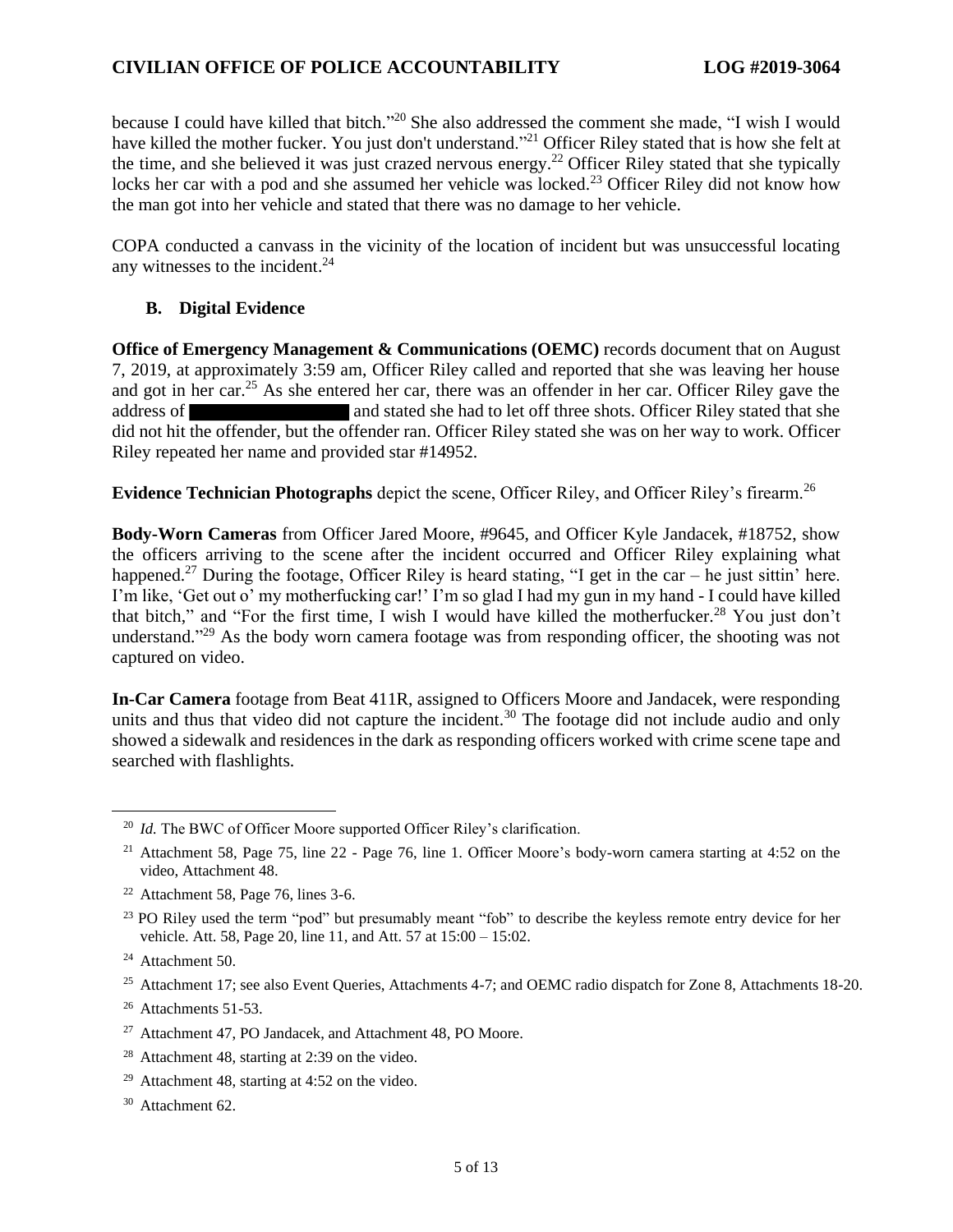**Surveillance footage** from shows at 04:01:40 am, a male subject walking past vehicles parked on the street.<sup>31</sup> The male subject turns back around a few seconds later and looks into a car and then walks away again. At 04:09:36 am, a male subject, who appears to be the same male subject looking into cars, runs through the gangway at  $\blacksquare$ . At 04:09:50 am, the male subject runs east through a backyard and then south into the alley, between Coles Avenue and South Shore Drive, out of the camera's view.

### **C. Physical Evidence**

**Department Crime Scene Processing Report** No. documents evidence identified, collected, and inventoried in connection with this incident. Officer Riley's firearm was a Sig Sauer, model P228, 9mm, semi-automatic pistol, with serial  $\#$  .<sup>32,33</sup> There were ten unfired Win 9mm Luger + P cartridges in the gun magazine and one unfired Win 9mm Luger + P in the chamber of her firearm.<sup>34</sup> Two fired cartridge cases were recovered from the parkway grass at

#### **D. Documentary Evidence**

**An Original Case Incident Report** dated August 7, 2019, for Theft - \$500 and Under, documents the incident, but provides no narrative. <sup>37</sup>

The **Detective Supplementary Reports** are still pending Department approval.<sup>38</sup>

**A Tactical Response Report (TRR)**, signed by Officer Riley, documents in the narrative section that the member, Officer Riley, located an unknown subject seated in her personal vehicle.<sup>39,40</sup> Officer Riley announced her office and ordered subject out of her vehicle. Subject initially ignored repeated verbal commands to exit vehicle. "The subject then suddenly exited the members vehicle abruptly and in a very aggressive manner." Officer Riley ordered subject to show his hands and subject refused her commands to show his hands. Officer Riley, fearing the imminent threat of attack by the unknown subject, fired her weapon three times in self-defense. The subject then fled southbound from the location of the incident and made good his escape. Officer Riley was off-duty and did not have a bodyworn camera available.

The TRR also documents that during the incident, the subject did not follow verbal direction, fled, and posed an imminent threat of battery - no weapon. Officer Riley did not select the box indicating that the subject used force likely to cause death or great bodily harm. Officer Riley indicated that her force

- <sup>35</sup> Officer Riley discharged her firearm three times, but only two fired cartridge cases were recovered.
- <sup>36</sup> Win 9mm Luger + P, Inventory  $\#$
- $37$  Attachment 2,
- <sup>38</sup> As of the date of this Report, the Detective Supplementary Report has not been approved.
- <sup>39</sup> Attachment 3.
- <sup>40</sup> In her interview with COPA, Officer Riley indicated that she completed the TRR herself with no assistance. Attachment 58, page 55, lines 6-21.

<sup>&</sup>lt;sup>31</sup> Attachment 31 and 44.

<sup>32</sup> Attachment 12.

<sup>&</sup>lt;sup>33</sup> Officer Riley's firearm has a capacity of thirteen bullets plus one bullet in the chamber.

 $34$  Officer Riley's firearm, gun magazine, and unfired cartridge cases were inventoried under Inventory #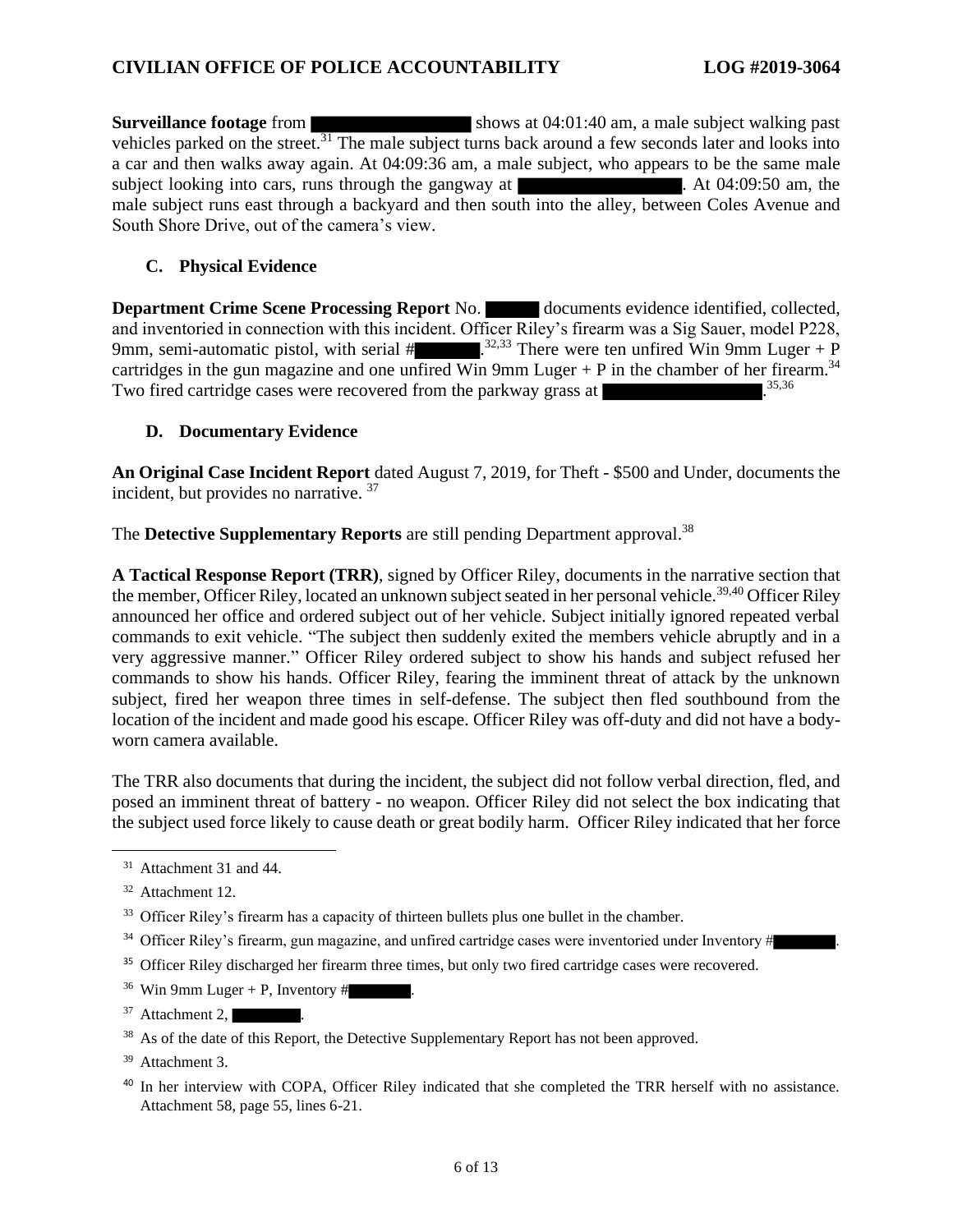## **CIVILIAN OFFICE OF POLICE ACCOUNTABILITY LOG #2019-3064**

mitigation efforts were member's presence, verbal direction/control techniques, movement to avoid attack, and tactical positioning. Officer Riley's response also included discharging her semi-auto pistol three times. Officer Riley's reasons for responding to the subject were defense of self and to overcome resistance or aggression.

The Department's Bureau of Internal Affairs conducted an **alcohol and drug test** on Officer Riley on August 7, 2019, beginning at 8:10 am, and the tests revealed no drugs or alcohol in her system.<sup>41</sup>

**An Annual Prescribed Weapon Qualification Report** documents that Officer Riley qualified for her weapon on March 8, 2019. $42,43$ 

#### **VI. LEGAL STANDARD**

#### **A. Use of Force**

The main issue in evaluating every use of force is whether the amount of force the officer used was objectively reasonable in light of the totality of the circumstances faced by the officer.<sup>44</sup> The analysis of the reasonableness of an officer's actions must be grounded in the perspective of "a reasonable officer on the scene, rather than with the 20/20 vision of hindsight" and "allow for the fact that police officers are often forced to make split-second judgments—in circumstances that are tense, uncertain, and rapidly evolving—about the amount of force that is necessary in a particular situation."<sup>45</sup>

At the time of this incident, the factors to be considered in assessing the reasonableness of force included, but were not limited to, (1) whether the subject was posing an imminent threat to the officer or others; (2) the risk of harm, level of threat or resistance presented by the subject; and (3) the subject's proximity or access to weapons.<sup>46</sup> Officers must use only the amount of force which is necessary and required under the circumstances and their force must be proportional to the threat, actions, and level of resistance offered by a subject.<sup>47</sup> In all uses of force the goal of a Department member's highest priority is the sanctity of human life, and in all aspects officers will "act with the foremost regard for the preservation of human life and she safety of all persons involved."<sup>48</sup>

Discharging a firearm is deadly force under Department policy.<sup>49</sup> Department policy dictates that "[t]he use of deadly force is a last resort that is permissible only when necessary to protect against an imminent threat to life or to prevent great bodily harm to the member or another person."<sup>50</sup> Thus, a Department member may use deadly force in two situations. First, deadly force may be used to prevent death or great bodily harm from an imminent threat posed to the sworn member or another person.

<sup>50</sup> G03-02 (III)(C)(3).

<sup>41</sup> Attachment 10-11.

<sup>42</sup> Attachment 49.

<sup>43</sup> Weapons qualification are valid for one year.

<sup>44</sup> General Order G03-02(III)(B), effective October 16, 2017 to February 28, 2020.

<sup>45</sup> *Plumhoff v. Rickard*, 572 U.S. 765, 775 (2014) (internal quotations and citation omitted).

 $46$  G03-02 at (III)(B)(1).

 $47$  G03-02 at (III)(B)(2 & 3).

<sup>48</sup> G03-02 (II)(A).

 $49$  G03-02 (III)(C)(1).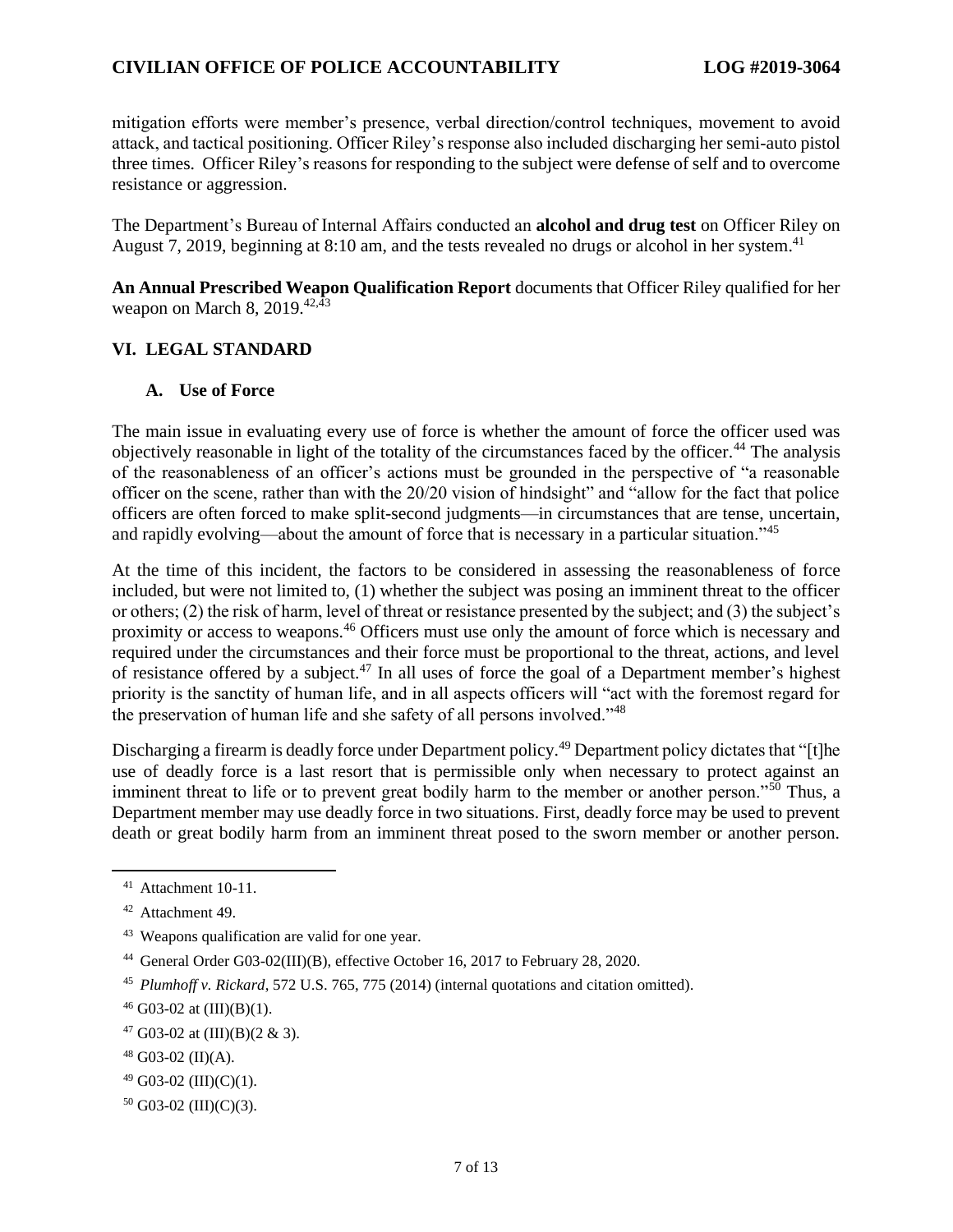Second, deadly force may be used to prevent an arrest from being defeated by resistance or escape, where the person to be arrested poses an imminent threat of death or great bodily harm to a sworn member or another person unless arrested without delay.<sup>51</sup>A threat is imminent when it is objectively reasonable to believe that:

- a. the subject's actions are likely to cause death or great bodily harm to the member or others unless action is taken; and
- b. the subject has the means or instruments to cause death or great bodily harm; and
- c. the subject has the opportunity and ability to cause death or great bodily harm.<sup>52</sup>

Additionally, Illinois statute grants civilians the right to use deadly force in self-defense:

A person is justified in the use of force against another when and to the extent that he reasonably believes that such conduct is necessary to defend himself or another against such other's imminent use of unlawful force. However, he is justified in the use of force which is intended or likely to cause death or great bodily harm only if he reasonably believes that such force is necessary to prevent imminent death or great bodily harm to himself or another, or the commission of a forcible felony.<sup>53</sup>

#### **B. Securing Firearms**

Department policy requires all officers to secure ALL firearms which they own or possess, in a manner that a reasonable person would believe will prohibit access by unapproved individuals, theft, or loss.<sup>54</sup> When in citizen clothing, members will carry their firearms and extra ammunition in Departmentapproved holsters and ammunition carriers.<sup>55</sup> Policy requires that holsters will only be worn attached to the trousers or equipment belt and hang perpendicular to the outside seam line of the trouser leg or the skirt side.<sup>56</sup> Additionally, Department-approved semiautomatic weapons must be carried in Department-approved holsters both on and off duty.<sup>57</sup>

#### **C. Standard of Proof**

For each Allegation COPA must make one of the following findings:

- 1. Sustained where it is determined the allegation is supported by a preponderance of the evidence;
- 2. Not Sustained where it is determined there is insufficient evidence to prove the allegations by a preponderance of the evidence;

<sup>55</sup> U04-02.

 $51$  G03-02 (III)(C)(3).

 $52$  G03-02-(III)(C)(2).

<sup>53</sup> 720 ILCS 5/7-1(a).

<sup>54</sup> U04-02. (capitalization in original), effective June 2, 2017 to February 29, 2020. *See also,* U04-02-01 (F) effective to August 10, 2018 to Present (stating that semiautomatic pistols will be carried in department approved holsters).

<sup>56</sup> U8.1512. Effective June 2, 1992 to August 25, 2019.

<sup>57</sup> U04-02-01. Effective August 10, 2018 to Present.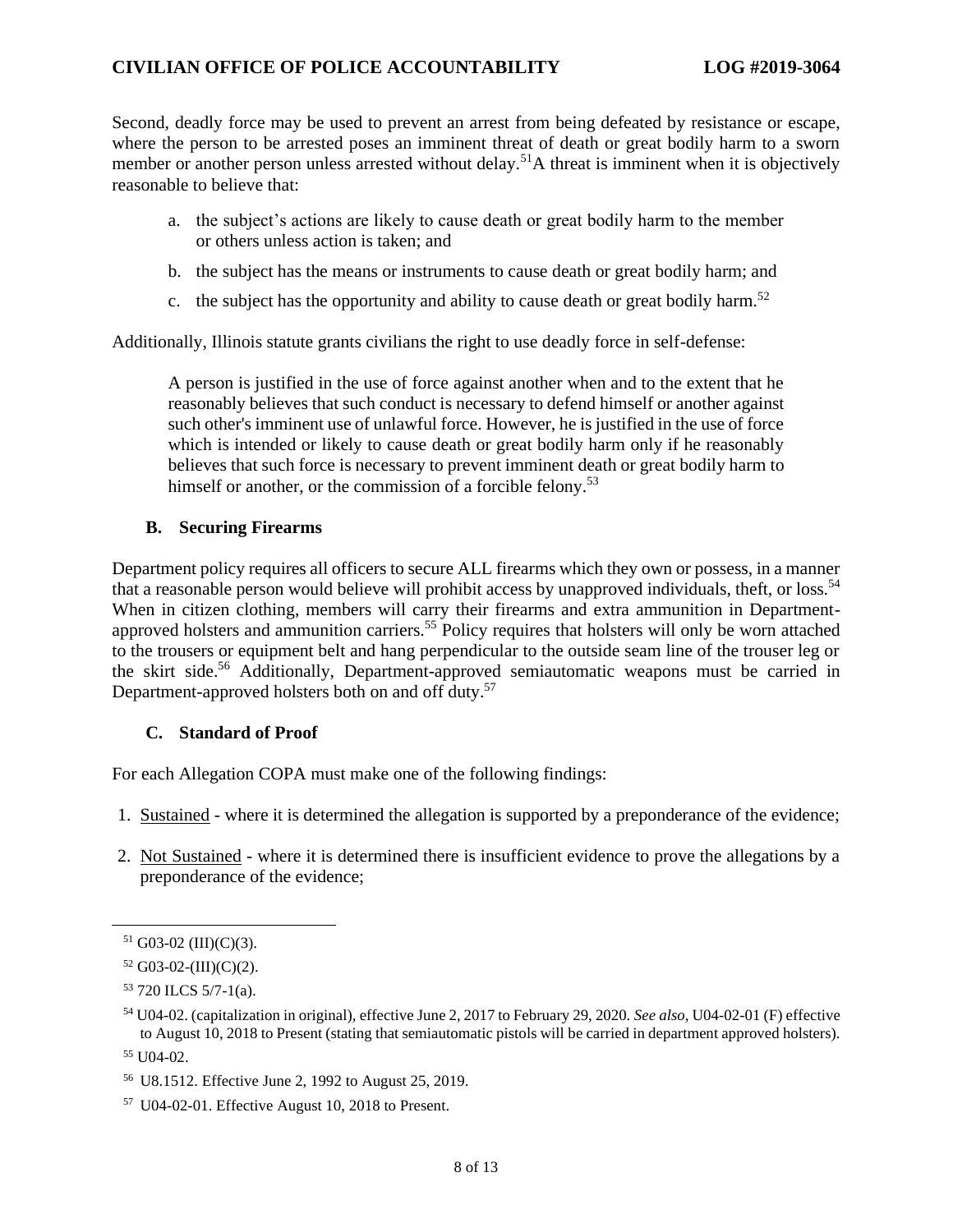- 3. Unfounded where it is determined by clear and convincing evidence that an allegation is false or not factual; or
- 4. Exonerated where it is determined by clear and convincing evidence that the conduct descried in the allegation occurred, but it is lawful and proper.

A **preponderance of evidence** is evidence indicating that it is **more likely than not** that the conduct reviewed complied with Department policy.<sup>58</sup> If the evidence gathered in an investigation establishes that it is more likely that the conduct complied with Department policy than that it did not, even if by a narrow margin, then the preponderance of the evidence standard is met.

**Clear and convincing evidence** is a higher standard than a preponderance of the evidence but lower than the "beyond-a-reasonable doubt" standard required to convict a person of a criminal offense.<sup>59</sup> Clear and Convincing is defined as a "degree of proof, which, considering all the evidence in the case, produces the firm and abiding belief that it is highly probable that the proposition  $\dots$  is true."<sup>60</sup>

### **VII.ANALYSIS**

#### **A. COPA finds Officer Riley to Be Credible**

COPA finds that Officer Riley's description of the incident was credible. While the situation was quite unusual, Officer Riley was materially consistent throughout her statements to responding officers, in her TRR, and in her COPA interview as to what occurred. Moreover, COPA has not found any evidence contrary to her description of the incident. Thus, COPA finds her credible and credits her explanation of the incident.

#### **B. Officer Riley Failed to Properly Secure her Weapon**

Officer Riley failed to properly secure her weapon by carrying it under her arm, as opposed to in a department approved holster as required in accordance with Department policy. Even in civilian dress she was required to secure her firearm in a department approved holster, and such holster is required to be attached to either a belt or her pants. Since her firearm was not in a holster, much less secured to her belt, she was in violation of the Department's policy.

Based upon the foregoing, COPA concludes Officer Riley's actions did not comport with Department policy, specifically, U04-02-01. Allegation #1 against Officer Riley is **Sustained.**

#### **C. The Unidentified Male Did Not Reasonably Pose an Imminent Threat Likely to Cause Death or Great Bodily Harm to Officer Riley.**

A threat is imminent when it is objectively reasonable to believe that:

a. the subject's actions are likely to cause death or great bodily harm to the member or others unless action is taken; and

<sup>58</sup> *See Avery v. State Farm Mutual Automobile Insurance Co.*, 216 Ill. 2d 100, 191 (2005), (a proposition is proved by a preponderance of the evidence when it has found to be more probably true than not).

<sup>59</sup> See *e.g.*, *People v. Coan*, 2016 IL App (2d) 151036 (2016).

<sup>60</sup> *Id*. at ¶ 28.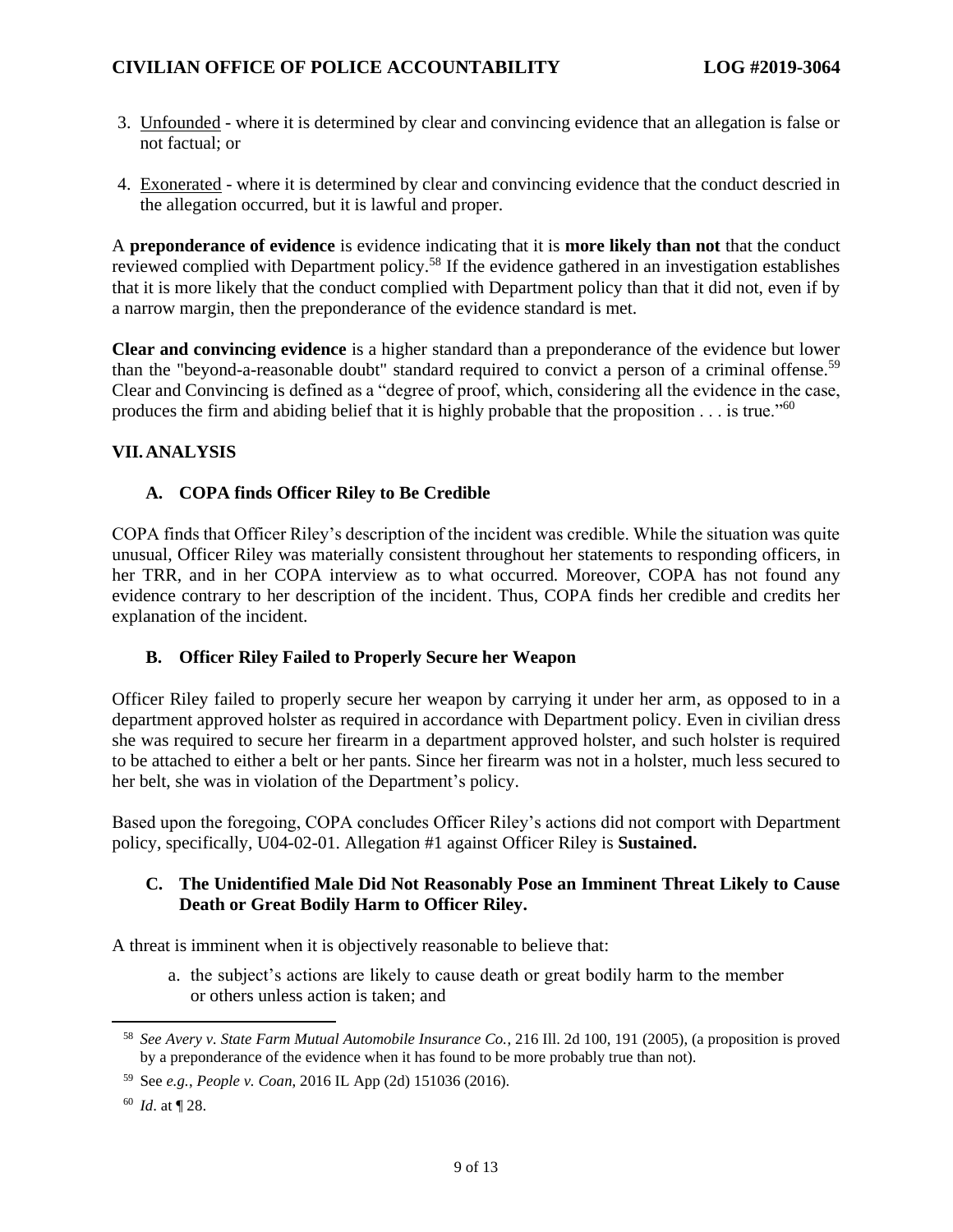- b. the subject has the means or instruments to cause death or great bodily harm; and
- c. the subject has the opportunity and ability to cause death or great bodily harm.<sup>61</sup>

A preponderance of the evidence demonstrates there is insufficient evidence to indicate that the unidentified male had the means or instruments, or the opportunity and ability, to cause death or great bodily harm. Thus, the only factor for which there exists some evidence is whether it was objectively reasonable for Officer Riley to believe that the unidentified male's actions were likely to cause death or great bodily harm unless action was taken, in light of the totality of the circumstances confronting her $62$ 

Based on Officer Riley's explanation of the encounter, she discharged her firearm because she feared for her life as the man "popped out of nowhere" and was suddenly in her face, did not immediately flee, did not comply with her verbal directions, never spoke, and never showed his hands. However, the evidence reflects the man did comply with her verbal commands to exit her car, albeit not as quickly as Officer Riley demanded. Officer Riley did not recall making any other verbal commands to the man, including a command for him to show his hands, but she could see his full body. Additionally, while Officer Riley's perception may be that the man was "suddenly in her face," Officer Riley originally described creating a distance of 25 feet between them once she backed away from her car.<sup>63</sup> Officer Riley described the man as moving to the right, towards the rear of her vehicle. She also described moving to the right. However, she did not describe closing the distance between the two. Officer Riley also maintained that she was in the parkway during this encounter. She then stated that, as she backed away, she discharged her firearm. This would have further increased the distance between the two.

At the time she fired the shots, the man had made no physical contact with Officer Riley, nor had he made any indication that he was going to do so. He merely failed to exit her car quickly, then went around the back of her car, which she did not expect. While she says he was facing her when he emerged from behind the car, she did not provide any explanation that suggests he was about to attack her. She could not see his hands, so she did not have a sufficient basis to believe he was armed. In order to justify the use a deadly force, the Department member must have an objectively reasonable basis to believe the subject's actions are likely to cause death or great bodily harm to the member or another person unless action is taken *(i.e.* the subject poses an imminent threat).<sup>64</sup> The lack of immediate flight appears to be the strongest supporting factor to Officer Riley's fear, based upon her interview. Officer Riley's perception of the man's actions certainly did not comport with her expectations, but this does not equate to an objectively reasonable belief that his actions were likely to cause death or great bodily harm.

 $61$  General Order G03-02(III)(C)(2).

 $62$  Of note, the finding of fact on this singular component is not controlling in the determination of the existence of an imminent threat, in that the other two required components have already been determined not to be sufficiently supported by the evidence. As the General Order declares, there must be an objectively reasonable belief that all three components concurrently exist to reach this determination. G03-02(III)(C)(2).

<sup>&</sup>lt;sup>63</sup> At other times during her interview, Officer Riley said she was not good with distance, was two arms' lengths away from the man, or could not describe a distance at all. There is no objective evidence of the man's precise location at the time that Officer Riley discharged her firearm. However, COPA gives more weight to Officer Riley's initial description of the distance, as Officer Riley maintained that she was intentionally increasing distance between herself and the man as a tactical tool.

<sup>64</sup> The relevant standard is objective reasonableness. Therefore, the unidentified male's (and Officer Riley's) actual subjective intentions are irrelevant. Objectively reasonable mistakes do not violate Department policy.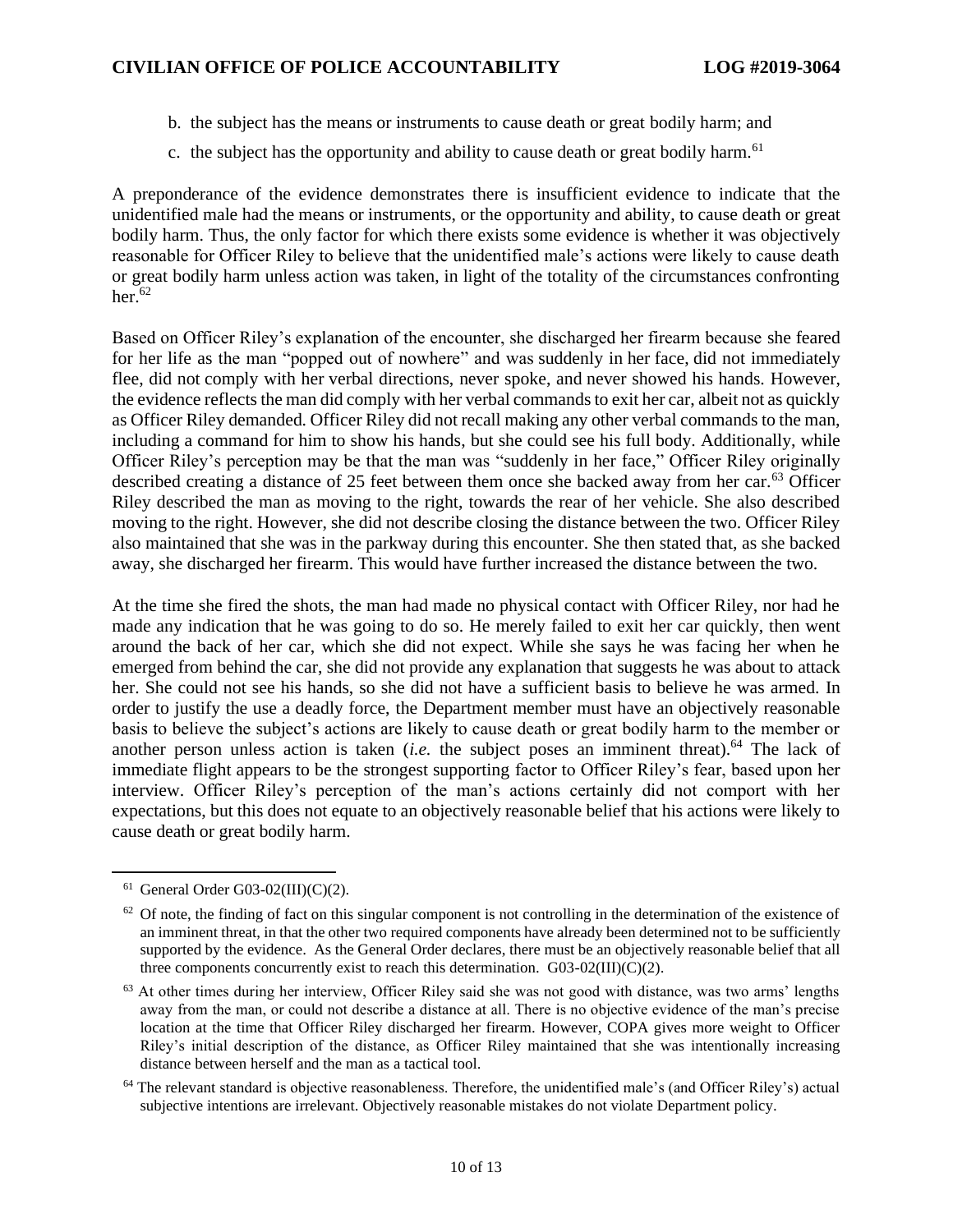In the instant case, a preponderance of the evidence demonstrates that Officer Riley did not have an objectively reasonable belief that the unidentified male's actions were likely to cause death or great bodily harm to Officer Riley or others unless action was taken. Therefore, COPA finds that none of the three necessary components are present to support the existence of an imminent threat, as defined in General Order 03-02. While it is understandable she was frightened or angry upon confronting the man who was in her vehicle, this does not, on its own, establish an objectively reasonable imminent threat of death or great bodily harm, as defined by Department policy.<sup>65</sup> To find otherwise would permit Department members to use deadly force in almost any situation where a person does not comply with verbal commands.<sup>66</sup>

Likewise, Officer Riley had insufficient justification for using deadly force pursuant to the Illinois selfdefense statute, which allows even civilians to use deadly force. <sup>67</sup> That statute allows the use of deadly force only if she reasonably believes that such force is necessary to prevent imminent death or great bodily harm to himself or another, or the commission of a forcible felony. As discussed above, there is insufficient evidence to support an objectively reasonable belief that the man posed an imminent threat of death or great bodily harm or committed a forcible felony.

Therefore, because the preponderance of the evidence demonstrates that Officer Riley did not have an objectively reasonable belief of an imminent threat of death or great bodily harm, her use of deadly force was in violation of General Order 03-02, and Allegation #2 is **Sustained**.

#### **VIII. CONCLUSION**

| Officer           | <b>Allegation</b>                                                                                                                                             | <b>Finding</b>         |
|-------------------|---------------------------------------------------------------------------------------------------------------------------------------------------------------|------------------------|
| <b>Inez Riley</b> | 1. Failed to properly secure her weapon.<br>2. Discharged her firearm at or in the direction of<br>an Unknown Subject in violation of General<br>Order 03-02. | Sustained<br>Sustained |

Based on the analysis set forth above, COPA makes the following findings:

<sup>67</sup> 720 ILCS 5/7-1(a).

 $65$  It should be noted that Officer Riley's anger at the unidentified male's presence in her car may have contributed to her decision to repeatedly discharge her firearm. Her anger was objectively demonstrated in several statements, in which she stated that she wished she could have and wished she would have killed the unidentified male. While it is understandable that she was angry someone entered her vehicle without permission, this does not make it any more objectively reasonable to believe the male posed an imminent threat of death or great bodily harm.

<sup>&</sup>lt;sup>66</sup> COPA firmly believes that the Department policy cannot and does not permit this.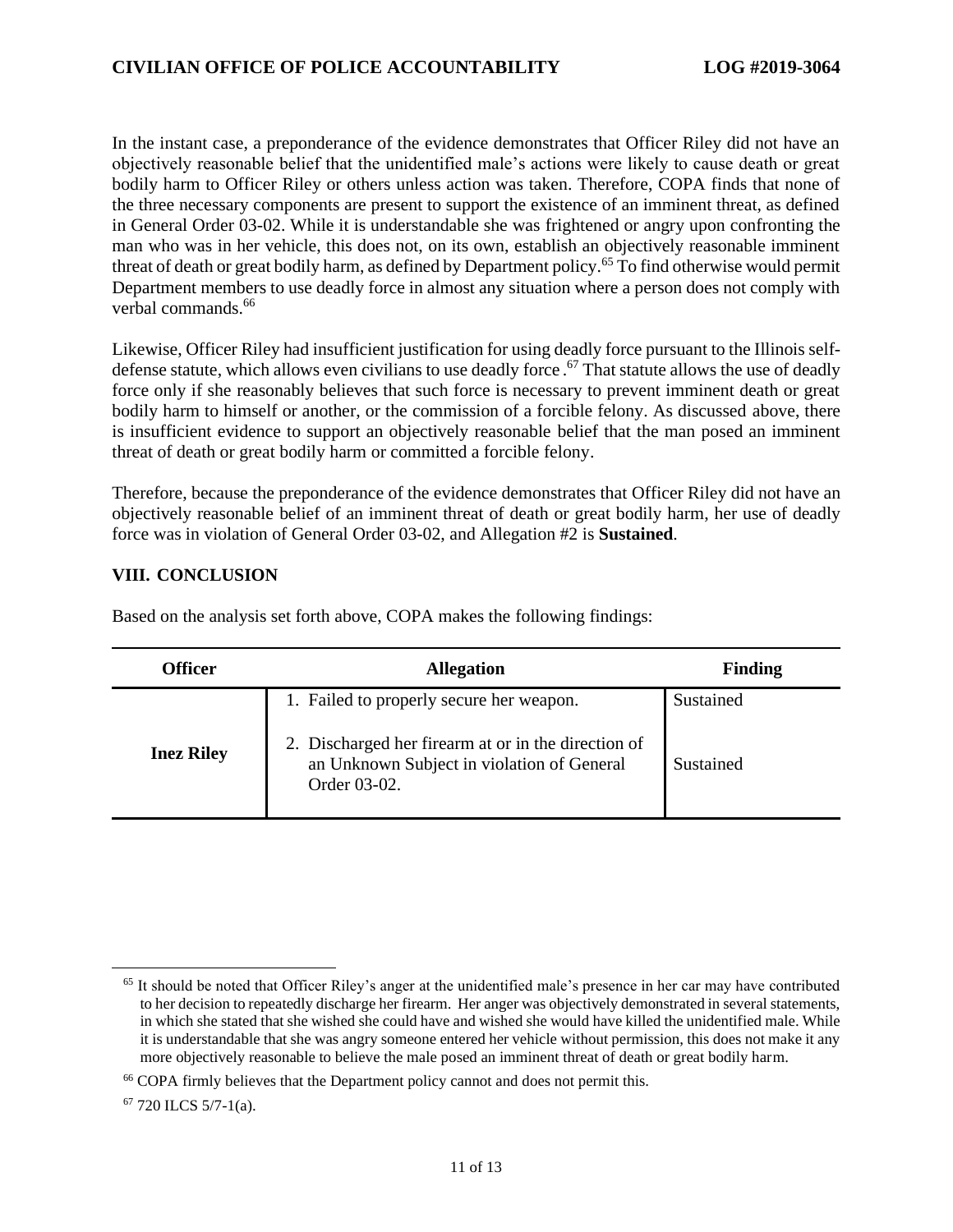## **CIVILIAN OFFICE OF POLICE ACCOUNTABILITY LOG #2019-3064**

#### **IX. RECOMMENDED DISCIPLINE FOR SUSTAINED ALLEGATIONS**

Officer Riley retired from the Department August 15, 2020. COPA therefore makes no disciplinary recommendation in this matter. However, COPA recommends that Officer Riley's personnel file note the existence of a pending investigation at the time of her retirement. Further, given the serious nature of the misconduct and findings in this Report, COPA recommends that Officer Riley be ineligible for rehire by any City agency, department, or instrumentality.

Approved:



Angela Hearts-Glass *Deputy Chief Investigator*



Andrea Kersten *Chief Investigating Officer*



Sydney R. Roberts *Chief Administrator*

10-27-2020

Date

10-27-2020

Date

10-27-2020

Date